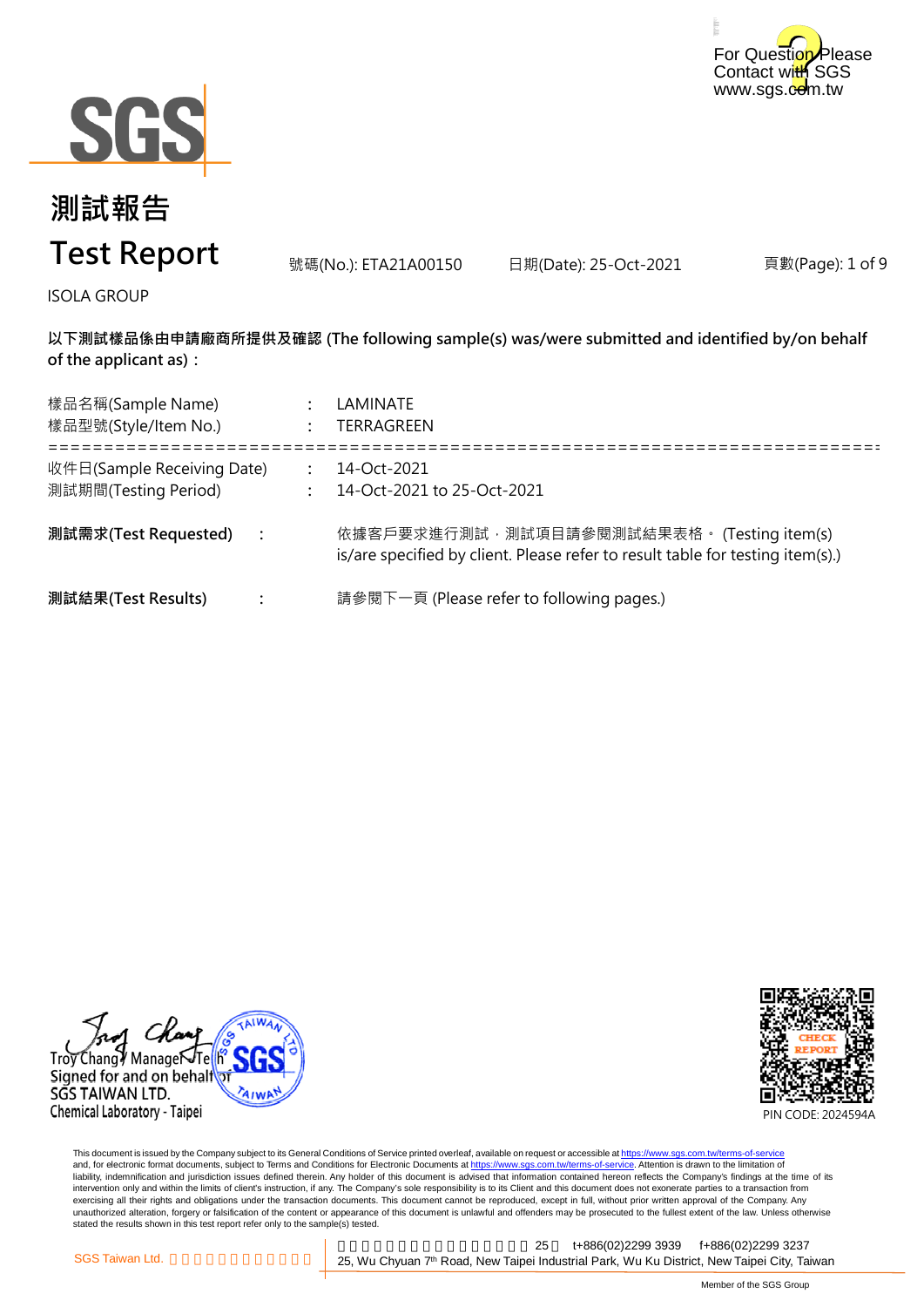

# **測試報告**

### **Test Report**

號碼(No.): ETA21A00150 日期(Date): 25-Oct-2021 頁數(Page): 2 of 9

ISOLA GROUP

#### **測試部位敘述 (Test Part Description)**

No.1 **:** 銅色片狀 (COPPER COLORED SHEET)

**測試結果 (Test Results)**

| 測試項目                                      | 測試方法                                                                                                               | 單位     | <b>MDL</b>     | 結果       |
|-------------------------------------------|--------------------------------------------------------------------------------------------------------------------|--------|----------------|----------|
| (Test Items)                              | (Method)                                                                                                           | (Unit) |                | (Result) |
|                                           |                                                                                                                    |        |                | No.1     |
| 氟 (F) (Fluorine (F)) (CAS No.: 14762-94-  |                                                                                                                    | mg/kg  | 50             | 145      |
| 8)                                        |                                                                                                                    |        |                |          |
| 氯 (Cl) (Chlorine (Cl)) (CAS No.: 22537-   | 參考BS EN 14582: 2016, 以離子層析儀分析。<br>(With reference to BS EN 14582: 2016, analysis<br>was performed by IC.)          | mg/kg  | 50             | n.d.     |
| $15-1)$                                   |                                                                                                                    |        |                |          |
| 溴 (Br) (Bromine (Br)) (CAS No.: 10097-    |                                                                                                                    | mg/kg  | 50             | n.d.     |
| $32-2)$                                   |                                                                                                                    |        |                |          |
| 碘 (I) (Iodine (I)) (CAS No.: 14362-44-8)  |                                                                                                                    | mg/kg  | 50             | n.d.     |
| 全氟辛烷磺酸及其鹽類 (PFOS and its                  |                                                                                                                    | mg/kg  | 10             | n.d.     |
| salts) (CAS No.: 1763-23-1 and its salts) | 參考US EPA 3550C: 2007, 以液相層析儀/質譜儀<br>分析。(With reference to US EPA 3550C: 2007,<br>analysis was performed by LC/MS.) |        |                |          |
| 全氟辛酸及其鹽類 (PFOA and its salts)             |                                                                                                                    | mg/kg  | 10             | n.d.     |
| (CAS No.: 335-67-1 and its salts)         |                                                                                                                    |        |                |          |
| 四溴雙酚-A (TBBP-A)                           | 參考RSTS-E&E-121,以液相層析儀/質譜儀分析。                                                                                       | mg/kg  | 10             | n.d.     |
| (Tetrabromobisphenol A (TBBP-A))          | (With reference to RSTS-E&E-121, analysis was                                                                      |        |                |          |
| (CAS No.: 79-94-7)                        | performed by LC/MS.)                                                                                               |        |                |          |
| 雙酚A (Bisphenol A) (CAS No.: 80-05-7)      | 參考RSTS-CHEM-239-1, 以液相層析串聯質譜儀                                                                                      | mg/kg  | 1              | n.d.     |
|                                           | 分析。(With reference to RSTS-CHEM-239-1,                                                                             |        |                |          |
|                                           | analysis was performed by LC/MS/MS.)                                                                               |        |                |          |
| 錫 (Sn) (Tin (Sn)) (CAS No.: 7440-31-5)    |                                                                                                                    | mg/kg  | 2              | n.d.     |
| 銻 (Sb) (Antimony (Sb)) (CAS No.: 7440-    |                                                                                                                    | mg/kg  | $\overline{2}$ | 7.29     |
| $36-0$                                    |                                                                                                                    |        |                |          |
| 磷 (P) (Phosphorus (P)) (CAS No.: 7723-    |                                                                                                                    | mg/kg  | $\overline{2}$ | 1820     |
| $14-0$                                    | 參考US EPA 3052: 1996, 以感應耦合電漿發射光                                                                                    |        |                |          |
| 鎳 (Ni) (Nickel (Ni)) (CAS No.: 7440-02-   | 譜儀分析。(With reference to US EPA 3052:<br>1996, analysis was performed by ICP-OES.)                                  | mg/kg  | $\overline{2}$ | n.d.     |
| $ 0\rangle$                               |                                                                                                                    |        |                |          |
| 鈹 (Be) (Beryllium (Be)) (CAS No.: 7440-   |                                                                                                                    | mg/kg  | $\overline{2}$ | n.d.     |
| $41-7)$                                   |                                                                                                                    |        |                |          |
| 砷 (As) (Arsenic (As)) (CAS No.: 7440-     |                                                                                                                    | mg/kg  | $\overline{2}$ | n.d.     |
| $38-2)$                                   |                                                                                                                    |        |                |          |

This document is issued by the Company subject to its General Conditions of Service printed overleaf, available on request or accessible at <u>https://www.sgs.com.tw/terms-of-service</u><br>and, for electronic format documents, su liability, indemnification and jurisdiction issues defined therein. Any holder of this document is advised that information contained hereon reflects the Company's findings at the time of its liability, indemnification and intervention only and within the limits of client's instruction, if any. The Company's sole responsibility is to its Client and this document does not exonerate parties to a transaction from exercising all their rights and obligations under the transaction documents. This document cannot be reproduced, except in full, without prior written approval of the Company. Any<br>unauthorized alteration, forgery or falsif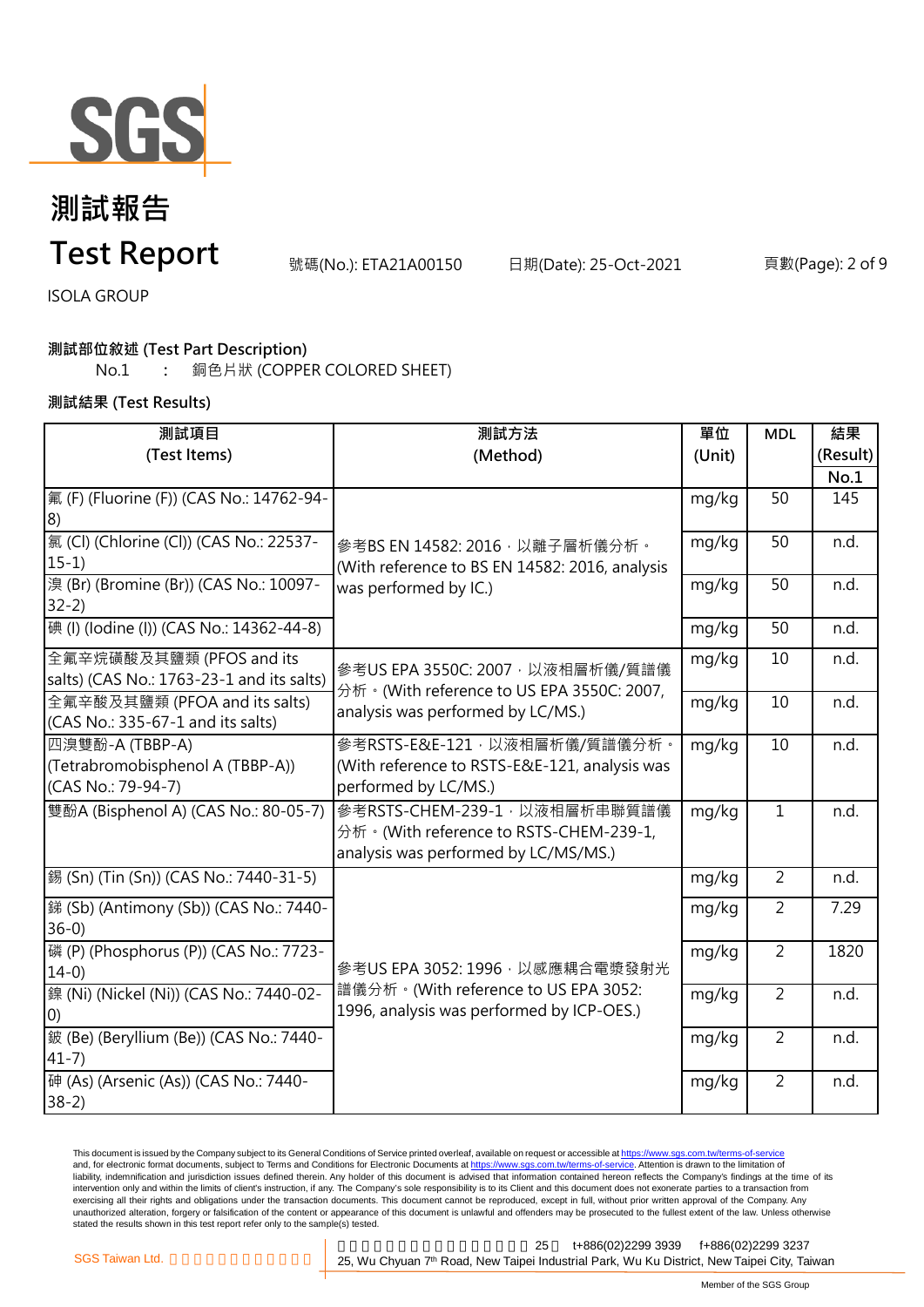

# **測試報告**

## **Test Report**

號碼(No.): ETA21A00150 日期(Date): 25-Oct-2021 頁數(Page): 3 of 9

ISOLA GROUP

| 測試項目<br>(Test Items)                                  | 測試方法<br>(Method)                                                                                                              | 單位<br>(Unit) | <b>MDL</b> | 結果<br>(Result)<br>No.1 |
|-------------------------------------------------------|-------------------------------------------------------------------------------------------------------------------------------|--------------|------------|------------------------|
| 總揮發性有機物質 / Total Volatile<br>Organic Compounds (TVOC) | 以頂空氣體進樣裝置,連接氣相層析儀/質譜儀檢<br>測. / Analysis was performed by Headspace<br> linked GC/MS. (測試條件 / Test Condition: 90℃,<br>30 mins) | ug/g         |            | n.d.                   |

### **備註(Note):**

- 1. mg/kg = ppm;0.1wt% = 1000ppm
- 2. MDL = Method Detection Limit (方法偵測極限值)
- 3. n.d. = Not Detected (未檢出) ; 小於MDL / Less than MDL
- 4. "-" = Not Regulated (無規格值)
- 5. 全氟辛烷磺酸及其鹽類包含 (PFOS and its salts including) : CAS No.: 29081-56-9, 2795-39-3, 29457-72-5, 70225-14-8, 56773-42-3, 251099-16-8, 307-35-7.
- 6. 全氟辛酸及其鹽類包含 (PFOA and its salts including) : CAS No.: 3825-26-1, 335-95-5, 2395-00-8, 335-93-3, 335-66-0.

This document is issued by the Company subject to its General Conditions of Service printed overleaf, available on request or accessible at https://www.sgs.com.tw/terms-of-service and, for electronic format documents, subject to Terms and Conditions for Electronic Documents at https://www.sgs.com.tw/terms-of-service. Attention is drawn to the limitation of liability, indemnification and jurisdiction issues defined therein. Any holder of this document is advised that information contained hereon reflects the Company's findings at the time of its intervention only and within the limits of client's instruction, if any. The Company's sole responsibility is to its Client and this document does not exonerate parties to a transaction from exercising all their rights and obligations under the transaction documents. This document cannot be reproduced, except in full, without prior written approval of the Company. Any<br>unauthorized alteration, forgery or falsif stated the results shown in this test report refer only to the sample(s) tested.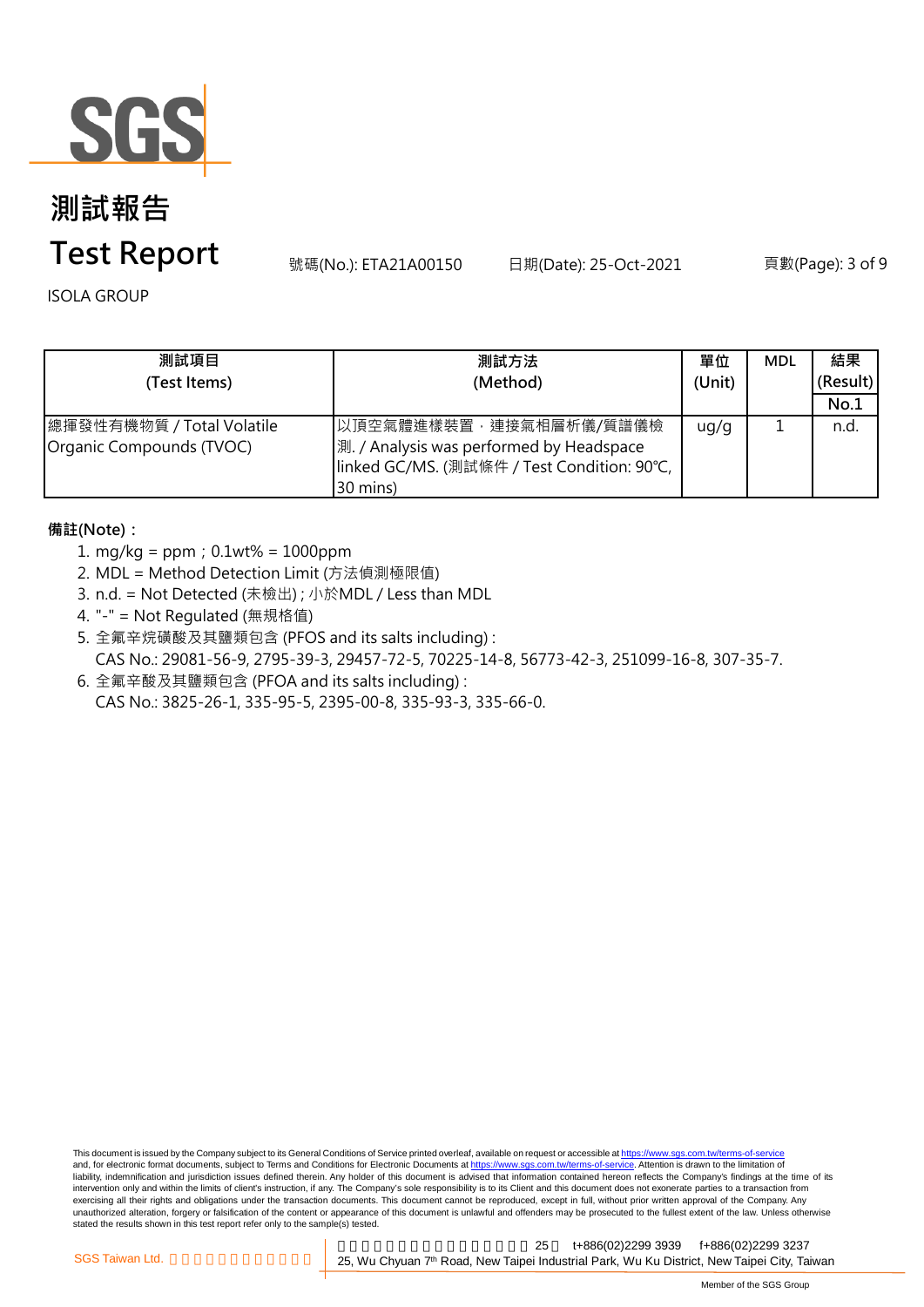

號碼(No.): ETA21A00150 日期(Date): 25-Oct-2021 頁數(Page): 4 of 9

ISOLA GROUP

#### **鹵素分析流程圖 / Analytical flow chart - Halogen**



This document is issued by the Company subject to its General Conditions of Service printed overleaf, available on request or accessible at <u>https://www.sgs.com.tw/terms-of-service</u><br>and, for electronic format documents, su liability, indemnification and jurisdiction issues defined therein. Any holder of this document is advised that information contained hereon reflects the Company's findings at the time of its intervention only and within the limits of client's instruction, if any. The Company's sole responsibility is to its Client and this document does not exonerate parties to a transaction from exercising all their rights and obligations under the transaction documents. This document cannot be reproduced, except in full, without prior written approval of the Company. Any<br>unauthorized alteration, forgery or falsif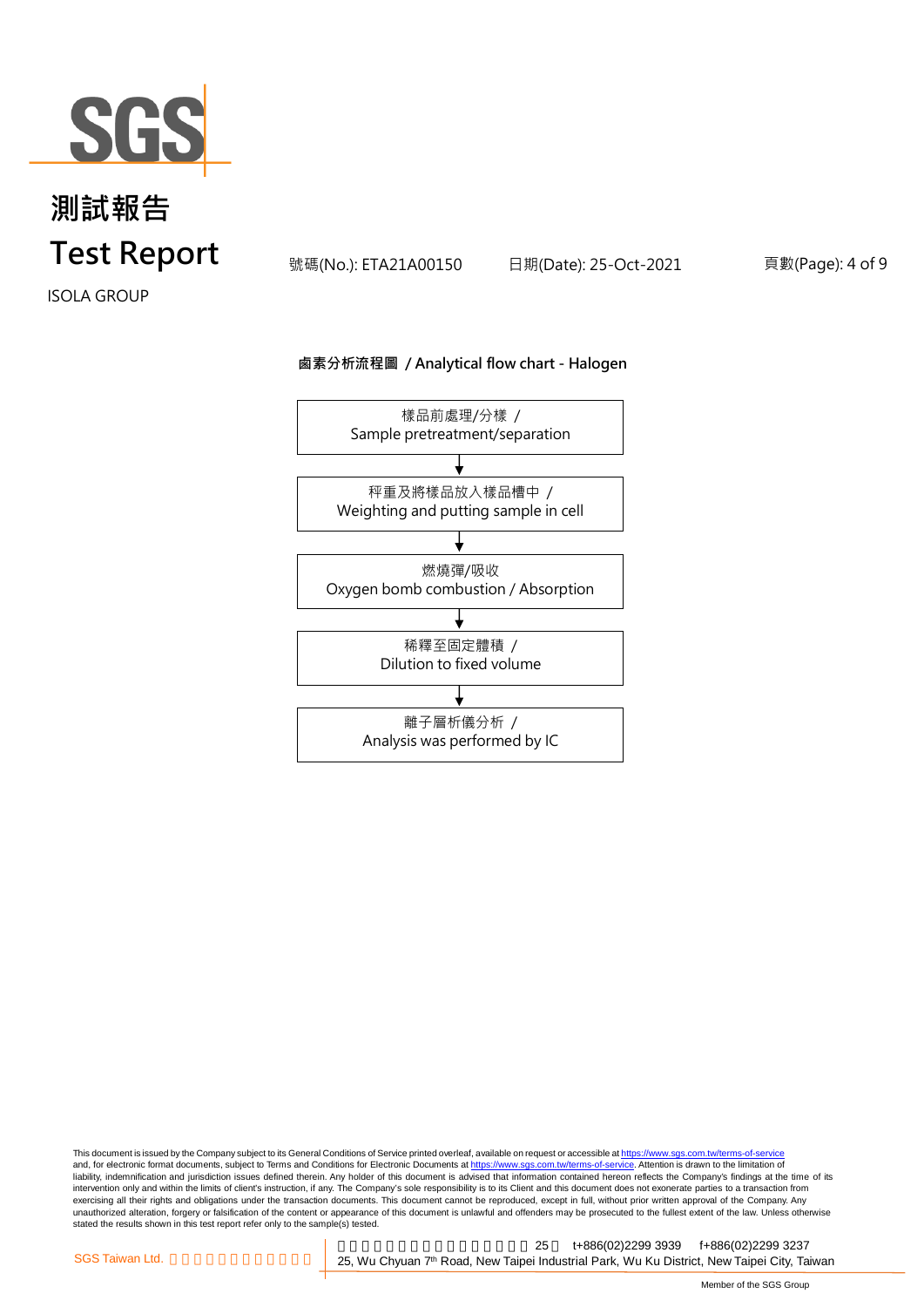

號碼(No.): ETA21A00150 日期(Date): 25-Oct-2021 頁數(Page): 5 of 9

ISOLA GROUP

### **全氟辛酸/全氟辛烷磺酸分析流程圖 / Analytical flow chart - PFOA/PFOS**



This document is issued by the Company subject to its General Conditions of Service printed overleaf, available on request or accessible at <u>https://www.sgs.com.tw/terms-of-service</u><br>and, for electronic format documents, su liability, indemnification and jurisdiction issues defined therein. Any holder of this document is advised that information contained hereon reflects the Company's findings at the time of its intervention only and within the limits of client's instruction, if any. The Company's sole responsibility is to its Client and this document does not exonerate parties to a transaction from exercising all their rights and obligations under the transaction documents. This document cannot be reproduced, except in full, without prior written approval of the Company. Any<br>unauthorized alteration, forgery or falsif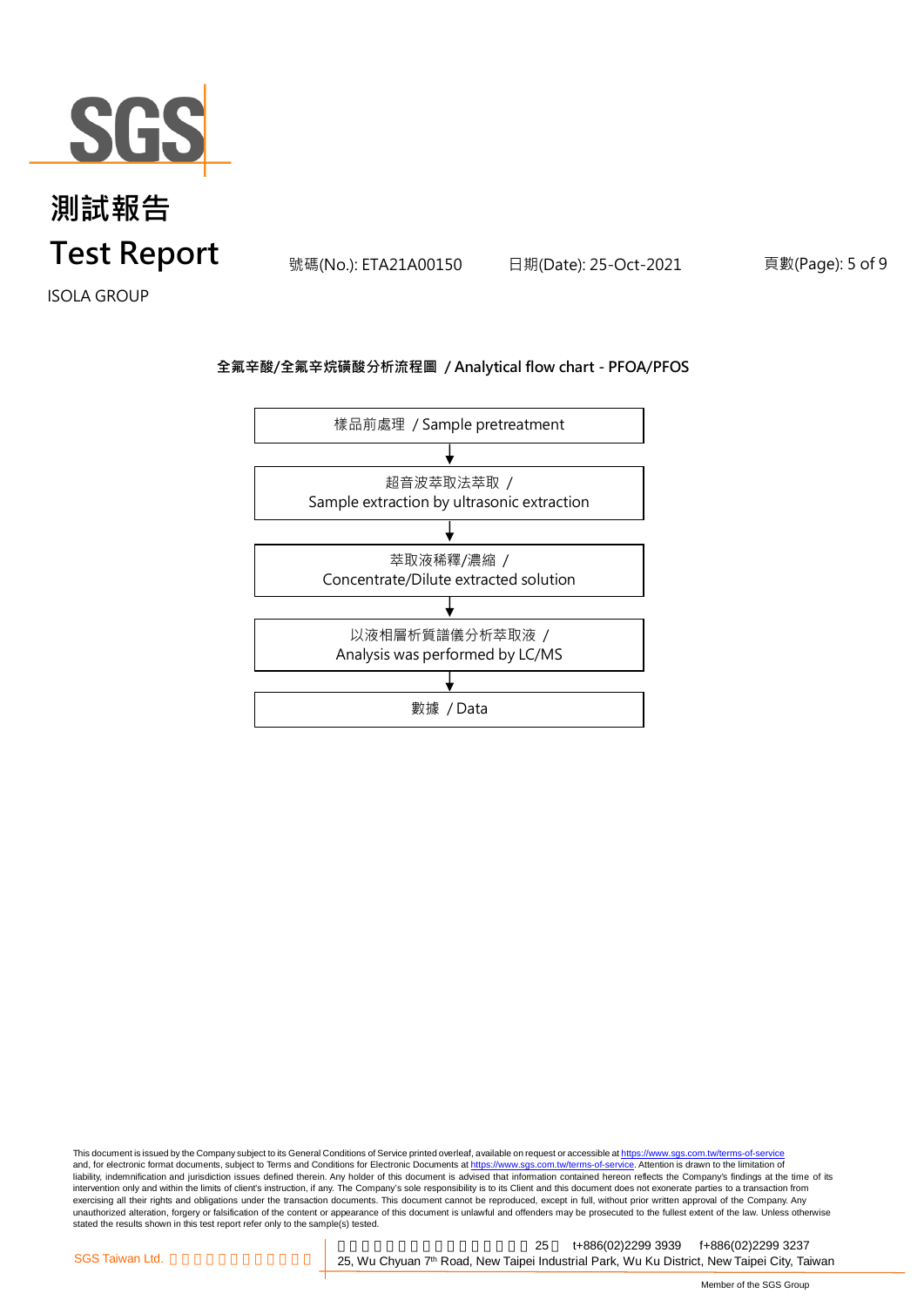

號碼(No.): ETA21A00150 日期(Date): 25-Oct-2021 頁數(Page): 6 of 9

ISOLA GROUP

#### **四溴雙酚-A 分析流程圖 / Analytical flow chart - TBBP-A**



This document is issued by the Company subject to its General Conditions of Service printed overleaf, available on request or accessible at <u>https://www.sgs.com.tw/terms-of-service</u><br>and, for electronic format documents, su liability, indemnification and jurisdiction issues defined therein. Any holder of this document is advised that information contained hereon reflects the Company's findings at the time of its intervention only and within the limits of client's instruction, if any. The Company's sole responsibility is to its Client and this document does not exonerate parties to a transaction from exercising all their rights and obligations under the transaction documents. This document cannot be reproduced, except in full, without prior written approval of the Company. Any<br>unauthorized alteration, forgery or falsif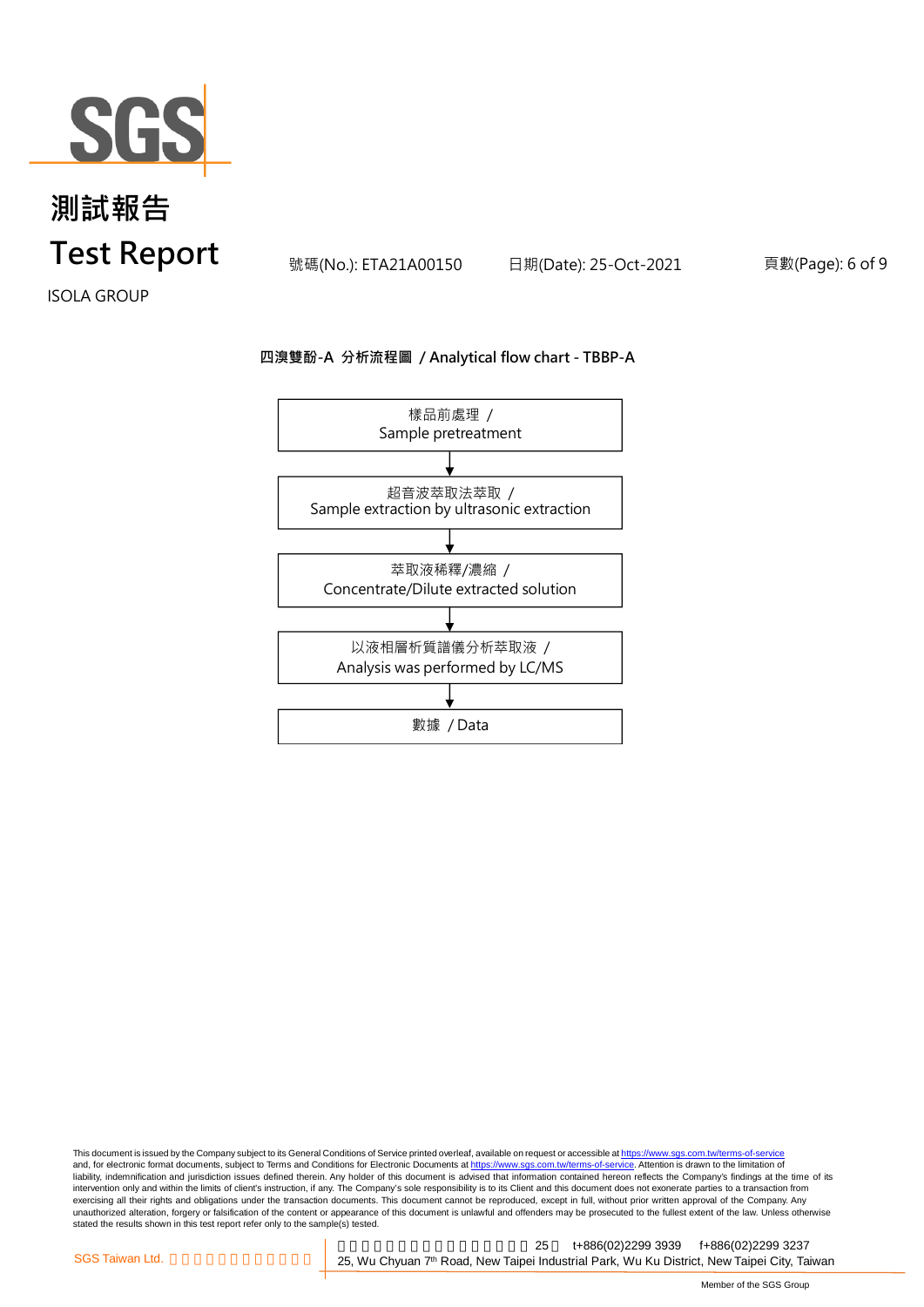

號碼(No.): ETA21A00150 日期(Date): 25-Oct-2021 頁數(Page): 7 of 9

ISOLA GROUP

#### **雙酚A分析流程圖 / Analytical flow chart - Bisphenol A**



This document is issued by the Company subject to its General Conditions of Service printed overleaf, available on request or accessible at <u>https://www.sgs.com.tw/terms-of-service</u><br>and, for electronic format documents, su liability, indemnification and jurisdiction issues defined therein. Any holder of this document is advised that information contained hereon reflects the Company's findings at the time of its intervention only and within the limits of client's instruction, if any. The Company's sole responsibility is to its Client and this document does not exonerate parties to a transaction from exercising all their rights and obligations under the transaction documents. This document cannot be reproduced, except in full, without prior written approval of the Company. Any<br>unauthorized alteration, forgery or falsif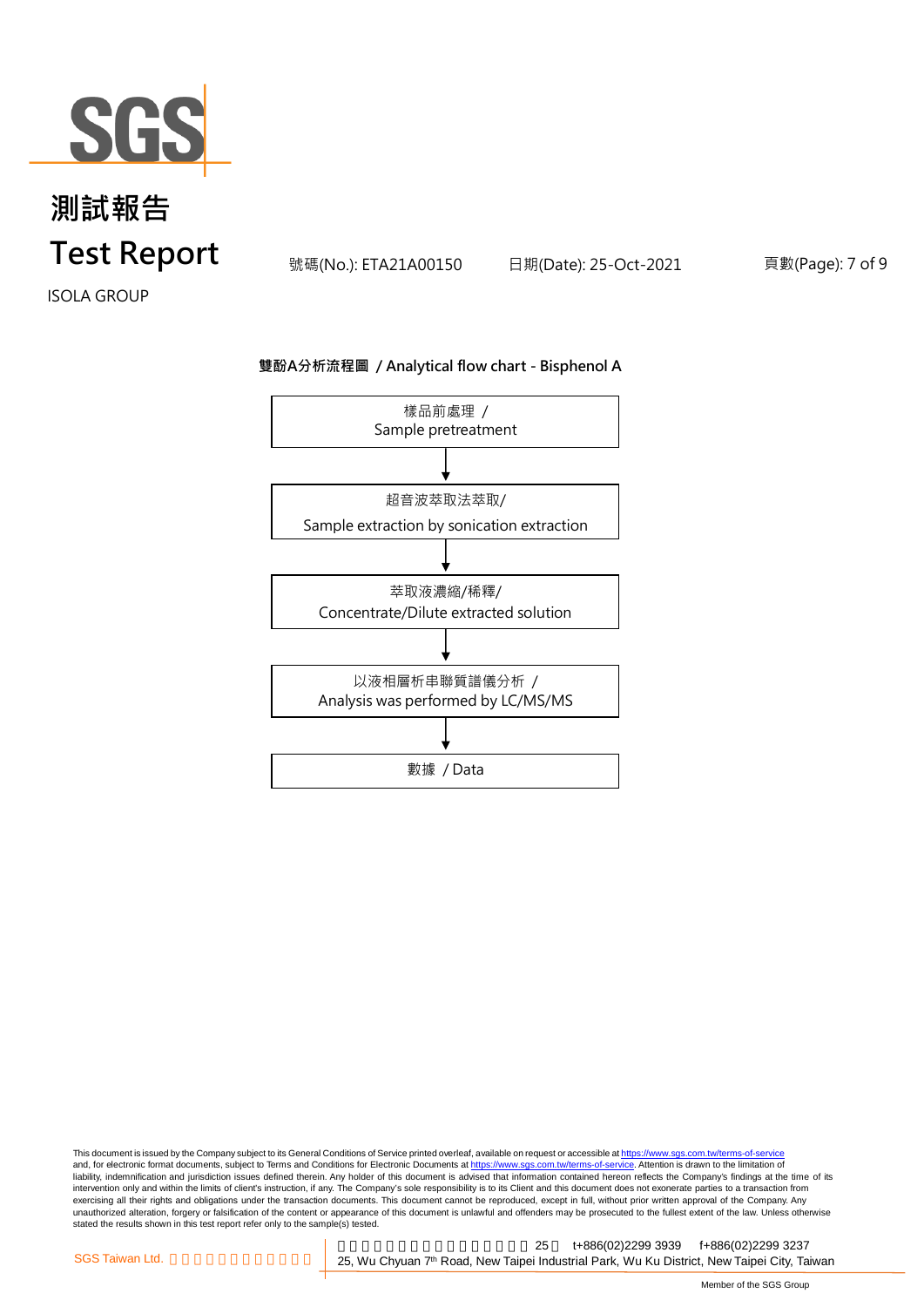

號碼(No.): ETA21A00150 日期(Date): 25-Oct-2021 頁數(Page): 8 of 9

ISOLA GROUP

### **元素(含重金屬)分析流程圖 / Analytical flow chart of Elements (Heavy metal included)**

根據以下的流程圖之條件,樣品已完全溶解。

These samples were dissolved totally by pre-conditioning method according to below flow chart.

【參考方法/Reference method:US EPA 3051A、US EPA 3052】



\* US EPA 3051A 方法未添加氫氟酸 / US EPA 3051A method does not add HF.

This document is issued by the Company subject to its General Conditions of Service printed overleaf, available on request or accessible at https://www.sgs.com.tw/terms-of-service and, for electronic format documents, subject to Terms and Conditions for Electronic Documents at https://www.sgs.com.tw/terms-of-service. Attention is drawn to the limitation of liability, indemnification and jurisdiction issues defined therein. Any holder of this document is advised that information contained hereon reflects the Company's findings at the time of its intervention only and within the limits of client's instruction, if any. The Company's sole responsibility is to its Client and this document does not exonerate parties to a transaction from exercising all their rights and obligations under the transaction documents. This document cannot be reproduced, except in full, without prior written approval of the Company. Any<br>unauthorized alteration, forgery or falsif